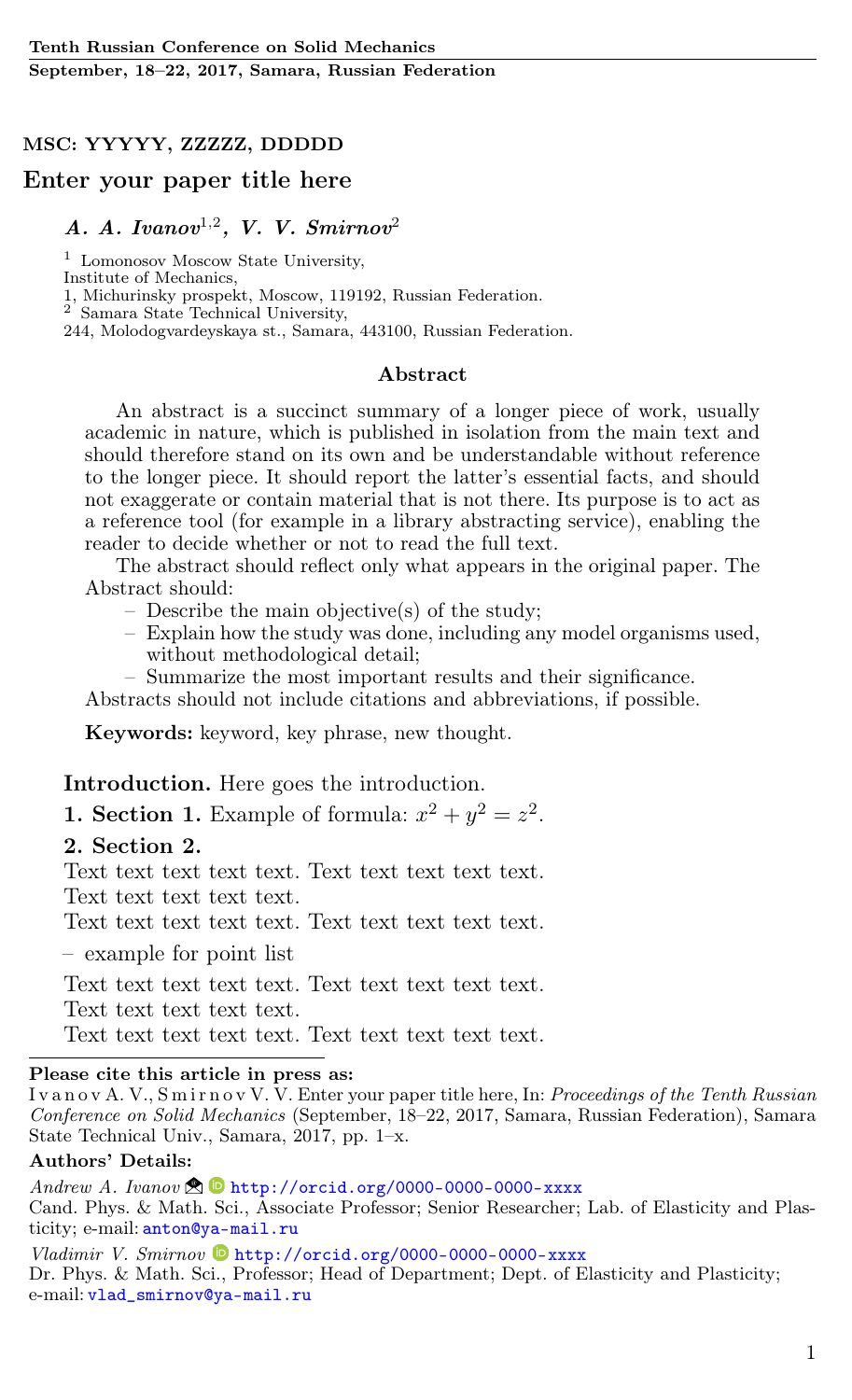

Figure 1. The figure caption

1) for numbered list

# Conclusion.

Text text text text text. Text text text text text. Text text text text text. Text text text text text. Text text text text text.

Acknowledgments. This work was supported by the Russian Foundation for Basic Research (project no. 17–0x–xxxxx-a).

### References

- 1. Kolotnikova O. V. Effectiveness of hardening by methods of plastic surface deformation of components operating at high temperatures, Strength of Material, 1983, vol. 15, no. 2, pp. 292–295. doi: [10.1007/BF01523487](http://dx.doi.org/10.1007/BF01523487).
- 2. Birger I. A. Ostatochnye napryazheniya [Residual stresses]. Moscow, Mashgiz, 1963, 262 pp. (In Russian)
- 3. Uchaikin V. V. Heredity and Nonlocality, In: Fractional Derivatives for Physicists and Engineers, vol. 1, Background and Theory. Berlin, Springer Berlin Heidelberg, 2013, pp. 3– 58. doi: [10.1007/978-3-642-33911-0\\_1](http://dx.doi.org/10.1007/978-3-642-33911-0_1).